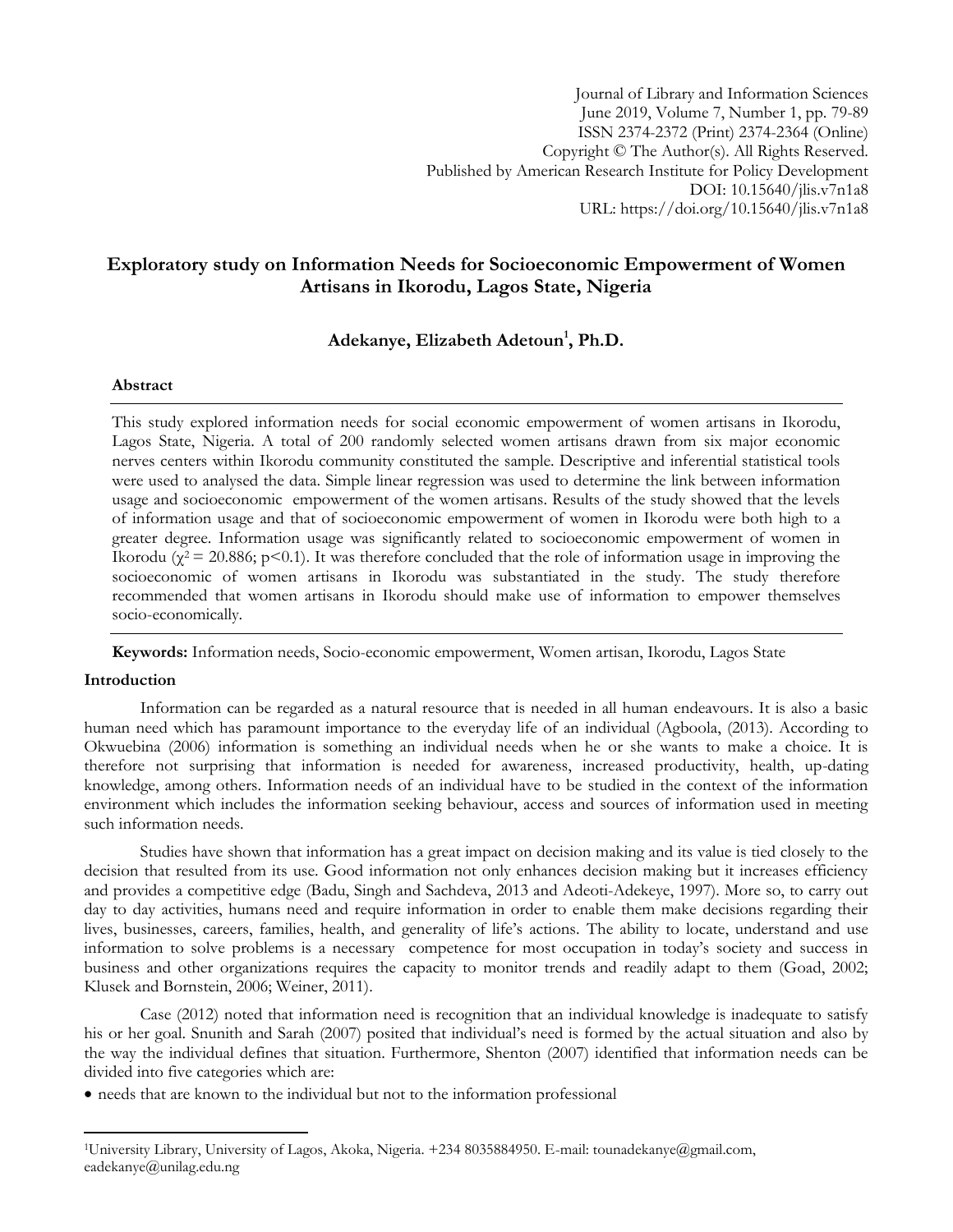- needs that are known to both parties
- needs that are known to the professional, but not to the individual
- needs that are misunderstood by the individual
- needs that are not known to either the individual or information professional

Information needs of people vary according to their social group, age, gender, economic status, interest groups and professional. However, every individual, including artisan needs information for growth and survival. Artisans are people in a skilled trade which entails them doing their work by hand traditionally or with the use of machinery. According to Ukachi (2016), artisans do not in actual fact acquire their skills through formal education but they are apprenticed to individuals who are already skilful in their work areas of interest. The author further highlighted some of the works done by artisans to include: goldsmithing, hairdressing, vulcanizing, pottery, knitting of cloths, dyeing of clothes, fashion designing, craftwork, petty trading and so on. However, artisans need information so as to be able to take advantage of modern technologies, be more creative and innovative in designing or in carrying out their daily task. Artisans' effort towards attaining their work objective depends largely on their quick access and effective use of information.

Kumar (2008) emphasised that information needs vary from function to function, from environment to environment, from discipline to discipline and from age to age. Similarly, Laloo (2002) provided a related opinion pointing out that information needs and information seeking behaviour of people is influenced by variables such as occupation, gender, age, educational; while Wilson (1994) also affirm that information needs vary in relation to the subject fields of users, their educational background and year of experience or function performed.

In addition, information need is a desire to locate and acquire information to satisfy a conscious or unconscious need of individual or groups. Needs arise out of a set of primary needs in everyday life and can be classified based on the motives behind them. As observed by Crawford (1987) and Laloo (2002), information need is a difficult concept to define as well as to measure because it involves a cognitive process which operates on various stages of consciousness.

According to Utor (2008), need is a condition of lacking or wanting something necessary or useful while Aninweze (2004) described needs as an imbalance or lack of adjustment between the present condition and a new or changed of condition which is seen to be more desirable. Obidike, (2007) opined that, it is something which is lacking and which an individual cannot do without. In addition, Marice, (1998) noted that information needs is what an individual ought to have for his or her work, research and the information needs of an individual have to be studied in the context of the information environment.

Therefore, the type of information an individual needs at a given point in time depends on the problem he or she wants to address. Thus, the purpose for which the information is needed would lead to the source for which such information could be located. Hence, the information obtained would be used by the women artisans to satisfy their information needs and thereby boosting their socio-economic empowerment in carrying out their day to day business activities.

Socio-economic empowerment according to Blomkvist (2003) is concerned with developing a sense of autonomy and self-confidence to act individually and collectively to change social relationship, institutions and discourses that exclude poor people and keep them in poverty. The concept of empowerment can depict strengthening somebody that lacks the ability to control his/her circumstances socially, economically or politically. It can also be traditionally through relevant materials, services, knowledge or opportunities so as to improve his situation by himself or herself (Ndu, 2009). When women are given opportunity they will be able to contribute meaningfully to the overall development of their communities. The involvement of women in socio-economic activities cannot be underestimated, even though the work and the contributions of women have remained largely unnoticed and taken for granted. This remains the fact, because societies have traditionally failed to recognize the contributions of women to the national development of the nation (Ekesionye&Okolo, 2012; Nwagwu&Ifeannacho, 2009), Fiann& Oldham, 2007, Ukachi 2007; Afolabi, 2005).

Artisans play an important role in producing essential goods and services for the society and economy. This is because they engaged in income generating activities so as to earn a living thereby reducing unemployment and poverty in the society. Every individual has information needs in respective of their occupation or profession.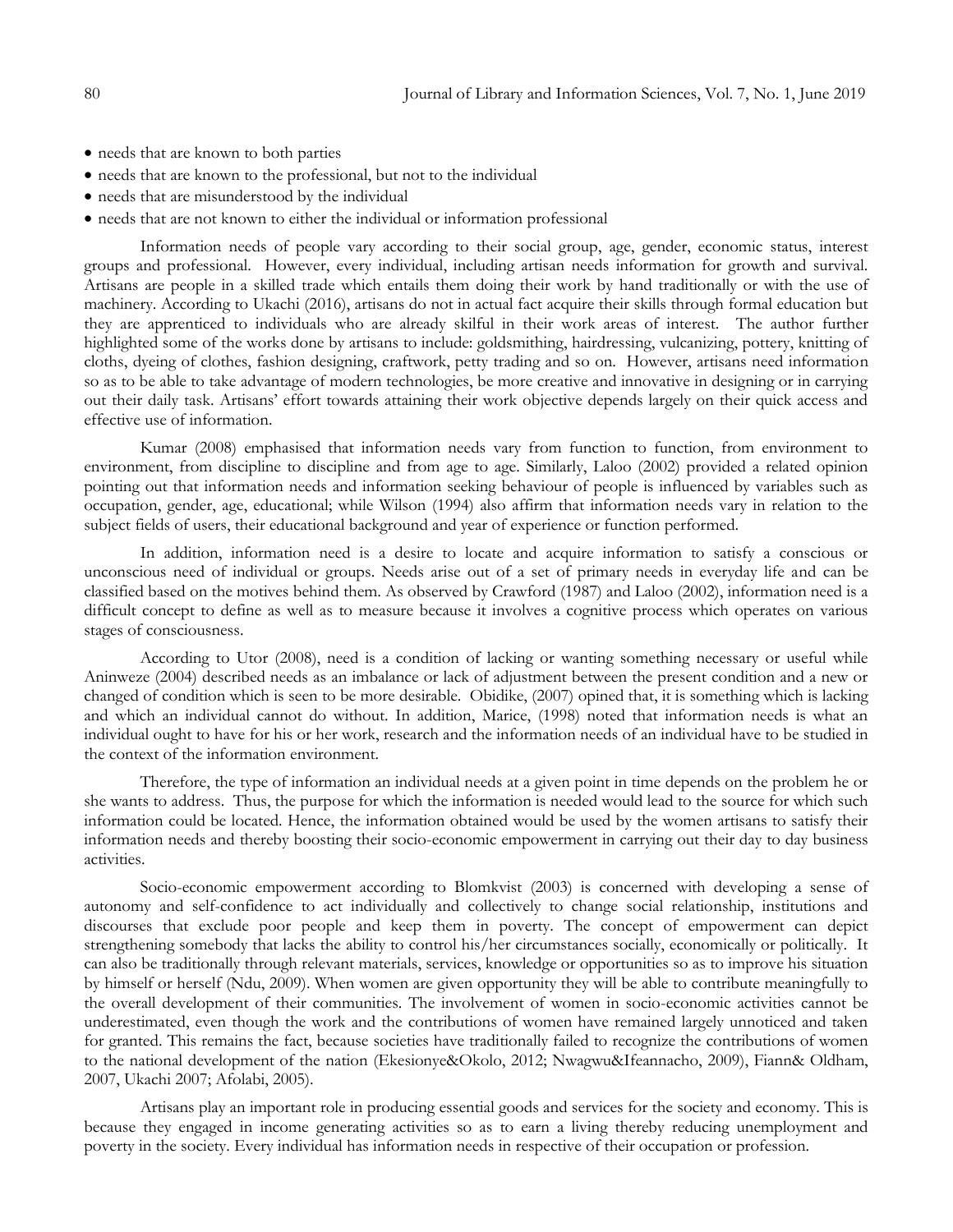#### Adekanye, Elizabeth Adetoun 81

Literature has shown that lack of access to information could make the artisan suffer untold hardships and stagnation in carrying out their daily tasks which could result into poverty, low income and low socio-economic empowerment or economic development of women artisans in the society. As observed by Mooko and Aina (2007), access to authentic information by the artisans has resulted into backwardness in income generation because artisans work hard and get less income. However, recent observations have shown that many of the women artisans in Ikorodu area of Lagos state irrespective of their levels of education are becoming more creative and innovative in carrying out their daily business activities and they are also contributing to the socio-economic development of their family and the society at large.

Given the importance of women artisans in the economic developmentof any society, there is need for them to have access to the various information they need from government, Non-governmental Organisations (NGOs) as well as from the public libraries around Ikorodu area. The need to empirically explore the information needs of women Artisans in Ikorodu area of Lagos state cannot be over-emphasised. This is because this group of people have specific information needs based on their work activities just like other specialised professionals. In addition, women artisans are involved in various vocations and a great number of them have low level of education.

The outcome of this study would be of benefit to the governments, NGOs, public library management and information agencies by creating awareness on the challenges confronting women artisan's information needs in relation to their socio-economic empowerment. The study would highlight the most accessible medium of information needs of women artisans which would enable the government and NGOs to be equipped with vital information that would help them to address the issues squarely. The study would also provide an insight for government to know the need for adequate funding of public libraries and other information agencies in order to enable them meet up the challenge and provide a better approach to address the information needs of the artisans. On that note therefore, this study examine information needs for socioeconomic empowerment of women Artisans in Ikorodu, Lagos State. The study specifically sought to:

- find out the information needs of female artisans in Ikorodu
- identify the sources of information usage among women artisans
- examine women artisans' level of socio-economic empowerment
- determine challenges affecting the information needs of women artisan

### **Methodology**

The correlational survey research design was used to conduct the study. The study was carried out in Ikorodu Local Government Area (LGA) of Lagos State. Ikorodu is an ancient town in the North-East, Lagos State, Nigeria. It is located along the Lagos Lagoon and shares a boundary with Ogun State Ikorodu is the fastest growing exurb near the Lagos metropolis, owing in part to the influx of people from Ikorodu's surrounding towns and villages attracted by the town's proximity to Lagos. Ikorodu has developed significantly over time; in fact, it has become the political nerves of Lagos State, having its Senatorial District at the Federal Level of Nigeria. The town is divided into 16 minor towns and these areas make up Ikorodu Division. Ikorodu Division has large industrial areas containing several factories and main occupation of the inhabitants are trading, farming, fishing and manufacturing of goods and services. Ikorodu have are 57 public primary schools and 12 secondary schools with several private nurseries, primary and secondary schools. Two tertiary institutions are situated within the environment.

The study population comprised of women artisans who have their shops located at designated areas of Ikorodu LGA, Lagos State. The sample size comprised two hundred (200) respondents selected from the study population. The availability of data on women artisans in Ikorodu would have made it possible to use a probabilistic sampling technique for the study. Nevertheless, the lack of information on the study population prompted the use of convenience sampling in choosing the respondents who participated in the study.

Based on thorough review of literature, a questionnaire was designed for the study. The questionnaire consisted of five parts. The first part elicited data on demographic variables while the second section was constructed using a 4-point Likert to elicit data on information needs. Section C of the instrument was on the sources of information need; Section D of the instrument was based on socio-economic empowerment such as women artisans have roles in income generation and the last section elicited data on the challenges to information needs. The researcher ensured that the instrument used for data collection in the study was validated by giving it to colleagues who made comments and suggestions on faulty items.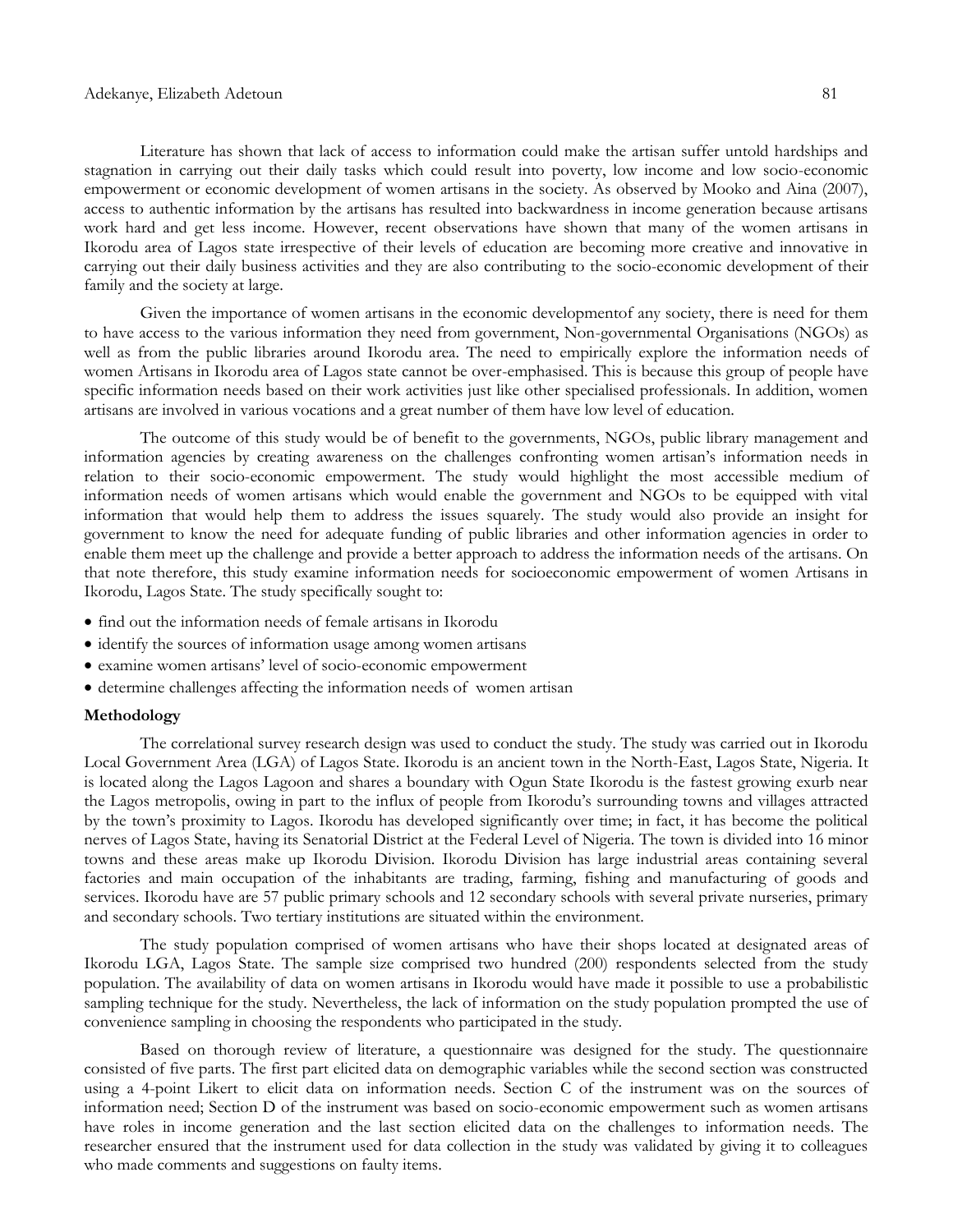Their comments were infused into the new questionnaire used for data collection. The reliability of the instrument was assessed using Crombach's Alpha reliability coefficient and the value obtained (0.927) showed that the instrument was highly reliable. Out of the two hundred copies of questionnaire administered, one hundred and seventy six were retrieved and found useful for data analysis.

Statistical tools used to process the data were descriptive and inferential techniques. Descriptive statistical tools of frequency counts, percentages, mean and standard deviation provided a statistical summary of the data collected. On the other hand, inferential statistic of Linear Model was used to determine whether a statistically significant relationship existed between the independent variable (information usage) and the outcome variable (socioeconomic empowerment).

# **Data Analysis**

## **Analysis of Participants' Demographic Data**

The demographic data on participants' location, occupation, marital status, age group, religion, income level and highest educational qualification were analysed using frequency and percentage. It was important to assess the demographic importance of the study population in order to validate the quality and reliability of information received.



Figure 1 show the frequency analysis of participants by location. The study revealed that women artisans in Ikorodu garage participated more than any other group in the study. This is because a higher percentage of women artisans operate in Ikorodu garage and it is the hub of the community, central of attractions and commercial nerve with high concentration of commercial activities and bus terminal to every destination.



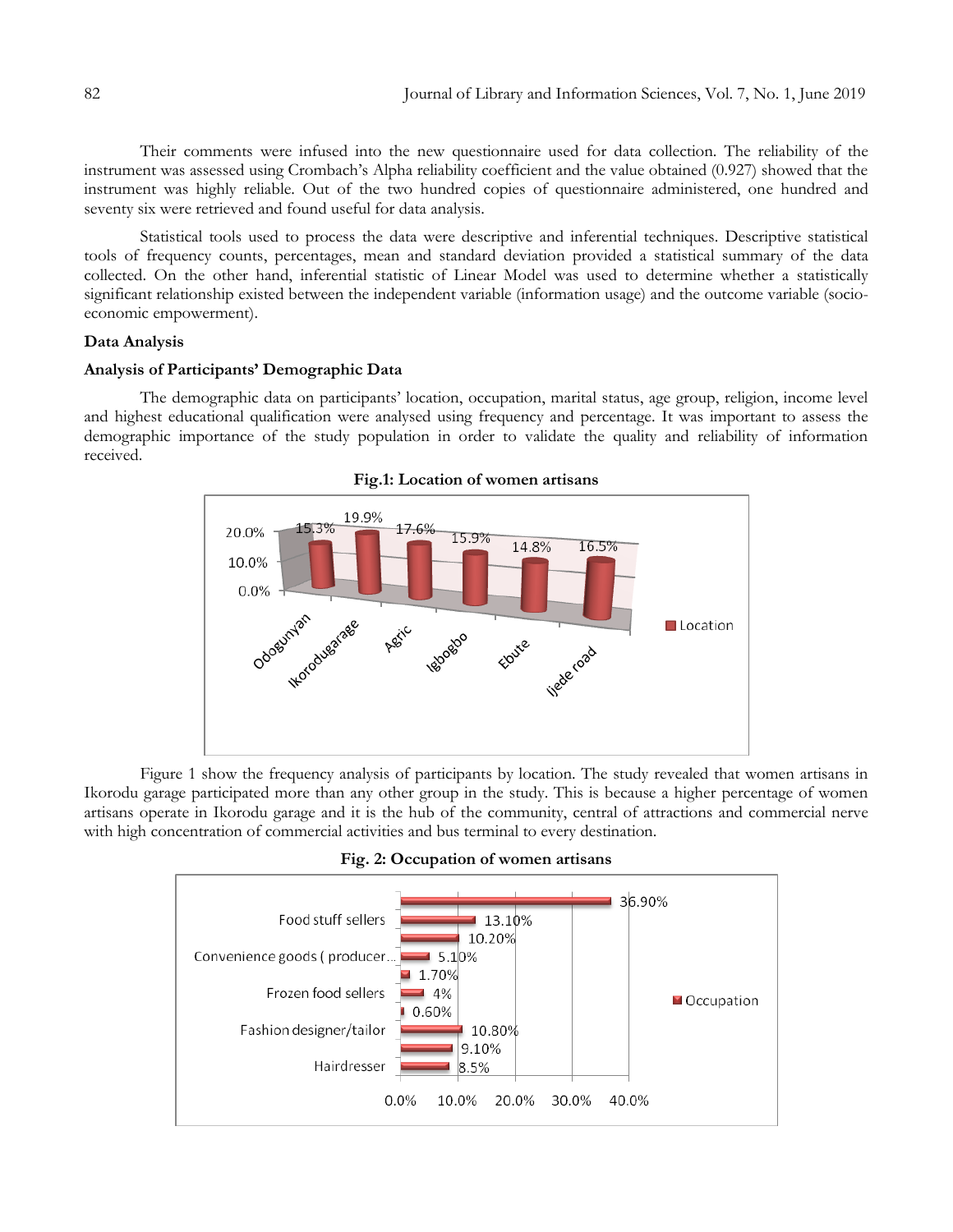Figure 2 shows that majority of the women artisans involved in the study sold daily consumable goods like provisions, toiletries and so on which was represented by 36.9%. Other occupations identified in the study were food (13.10%), cement and building material (10.20%), convenience goods (5.10%), fruits and vegetables (1.7%), frozen foods (4.0%), farming (0.6%), fashion design/tailoring (10.80%), cosmetics (9.10%) and hairdressing (8.5%).



**Fig. 3: Marital status of women artisans**

Figure 3 revealed that majority (73%) of women artisans in Ikorodu were married while single and divorced women artisans were represented by 21.0% and 6.0% respectively. The implication of this is that there is relatively stability with possibility of concentration on their trading activities which in turn give them the opportunity to build on a stable family life which in turn add values to their status and enhance their profitability.



**Fig. 4: Age group of women artisans**

Figure 4 shows that 1.2% of women artisans were below 20 years, 8.2% were within (20-24) years, 9.9% were within (25-29) years, 17.5% were within 30-34 years, 12.9% were within (35-38) years, 18.7% were within (40-44) years, 11.7% were within (45-49) years, 12.3% were within (50-54) years, 4.1 were within (55-59) years and 3.50 were above 59 years of age. The above is clear representation of different age groups such as: younger age, middle age, and older age that fitted into any work force and also is an indication of an active age to support the trading activities.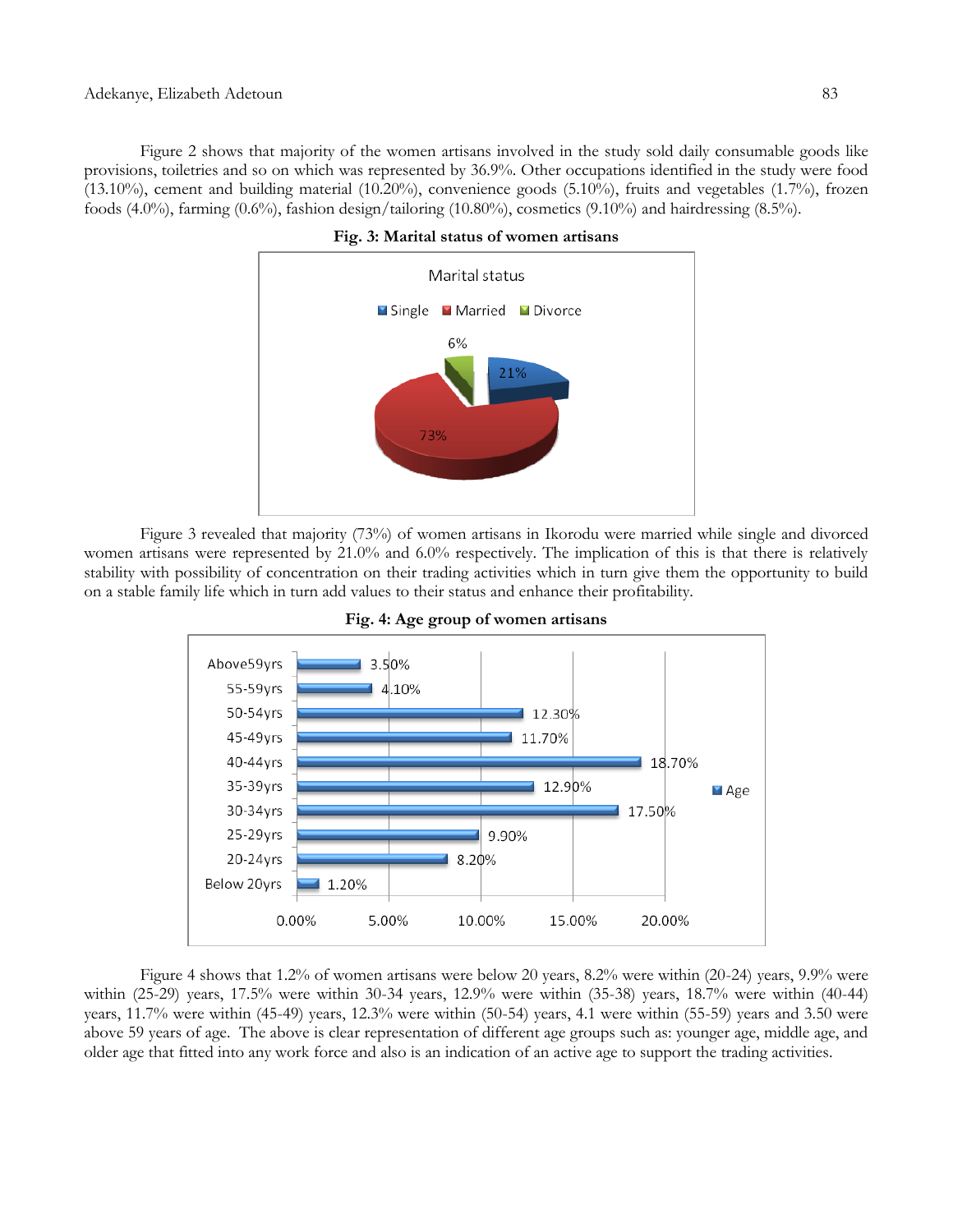

Figure 5 revealed that  $35.80\%$  of women artisans earn  $\mathbb{N}50,000$  monthly,  $29.2\%$  earn between  $\mathbb{N}51,000$ -₦100,000, 19.0% earn ₦101,000-200,000 and 16.1% earn above ₦200,000.This an indication of a positive and rewarding activity, not selling at a loss.



**Fig.6: Religion of women artisans**

Figure 6 shows frequency analysis of the participants by religion and findings revealed that majority of women artisans in Ikorodu are Christians, 39% are Muslims while 1.3% are traditional worshippers. This counted for socialization of the respondents and an indication of wholesome relationship among them.



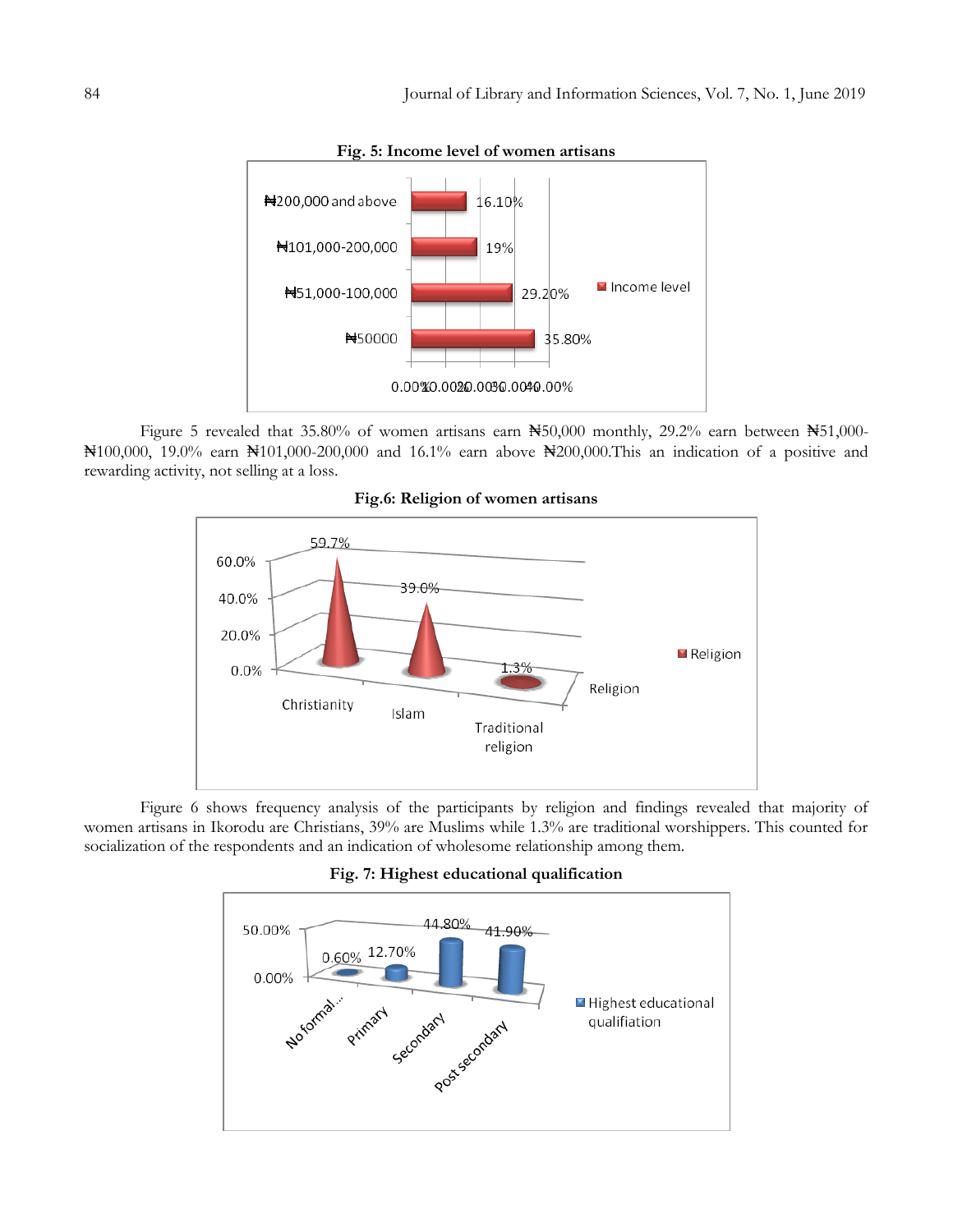Figure 7 showed that majority (44%) of the respondent have secondary qualification while 41.9% have postsecondary qualification. Figure 7 further revealed that 0.6% of the respondents have no formal education while 12.7% have primary education qualification.

**Fig. 8: Sources of information needs of women artisans**



Figure 8 indicates the frequency analysis on the sources of information needs for women artisans in Ikorodu. Findings show that radio (n=157)and television (n=152) ranked the highest sources of information needs among the responses while Non-governmental organisations (NGO) and library ranked the lowest sources of information needs among the respondents.

| <b>Variables</b>                                                     | Mean | Std  | Rank            | Remark |
|----------------------------------------------------------------------|------|------|-----------------|--------|
| Information on goods and services                                    | 3.47 | 0.57 | 1 <sup>st</sup> | Agree  |
| Information about my occupation and business                         | 3.44 | 0.61 | 2 <sub>nd</sub> | Agree  |
| Information on health and family planning                            | 3.37 | 0.68 | 3 <sup>rd</sup> | Agree  |
| Information about trading space/place rate and fees                  | 3.37 | 0.66 | 4 <sup>th</sup> | Agree  |
| Information on how to get loans from cooperative societies and banks | 3.34 | 0.68 | 5 <sup>th</sup> | Agree  |
| Information on security of lives and properties                      | 3.33 | 0.78 | 6 <sup>th</sup> | Agree  |
| Information about administrative rules, laws and policies            | 3.32 | 0.73 | 7th             | Agree  |
| Information entertainment, welfare and social amenities              | 3.24 | 0.77 | 8 <sup>th</sup> | Agree  |
| Information on acquisition of lands and properties                   | 3.15 | 0.82 | 9th             | Agree  |

**Table 1: Information needs of women artisans in Ikorodu**

Table 1 shows that majority of women artisans indicated high level of agreement to information on goods and services (mean=3.47). This is followed by information about occupation and business (mean=3.44), information on health and family planning (mean=3.37), information about trading space/place rate and fees (mean=3.37), information on how to get loans from cooperative societies and banks (mean=3.34), information on security of lives and properties (mean=3.33), information about administrative rules, laws and policies (mean=3.32), information on entertainment, welfare and social amenities (mean=3.24) and information on acquisition of lands and properties (mean=3.15). Subsequently, the information obtained suggests that the level of information usage of women artisans in Ikorodu is high to a great extent.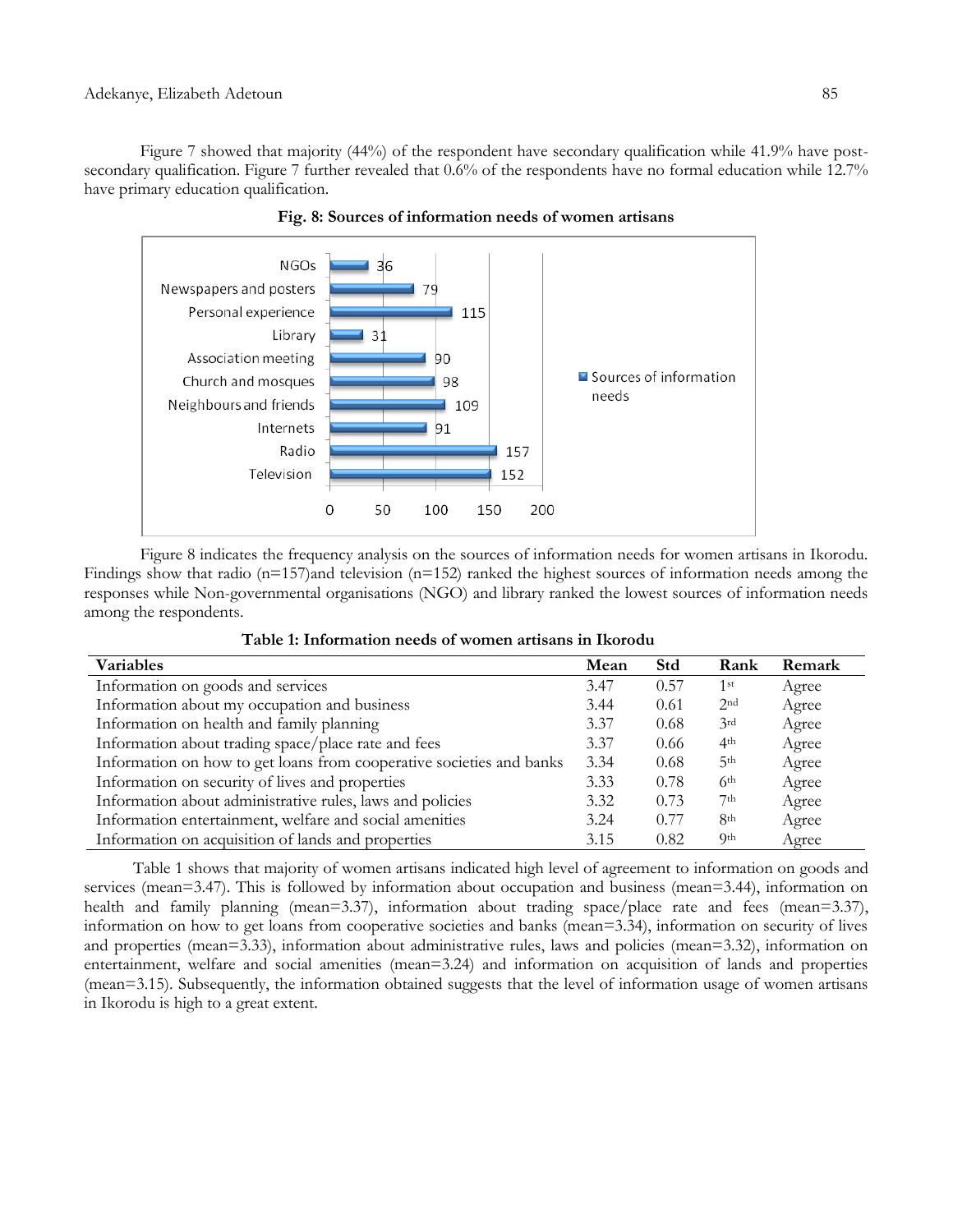| <b>Variables</b>                                                              | Mean | Std  | Rank            | Remark |
|-------------------------------------------------------------------------------|------|------|-----------------|--------|
| Women artisans have roles in income generation                                | 3.43 | 0.61 | 1 <sup>st</sup> | Agree  |
| Most women artisans provide for their families as bread winners               | 3.41 | 0.67 | 2 <sup>nd</sup> | Agree  |
| A great number of women artisans have control and take decisions over cash    | 3.37 | 0.65 | 3rd             | Agree  |
| expenditures, savings and transfer from their businesses                      |      |      |                 |        |
| Women artisans have control and decision making on reproductive matters       | 3.34 | 0.69 | 4th             | Agree  |
| and children's education                                                      |      |      |                 |        |
| Women artisans participate in providing access to services and infrastructure | 3.29 | 0.69 | 5 <sup>th</sup> | Agree  |
| A great number of women artisans participate in leadership roles and have     | 3.26 | 0.75 | 6 <sup>th</sup> | Agree  |
| influence in the community                                                    |      |      |                 |        |
| Women artisans have access to credit and other financial services             | 3.16 | 0.76 | 7 <sup>th</sup> | Agree  |
| Women artisans are in social network platforms                                | 3.16 | 0.81 | 8th             | Agree  |

**Table 2: Socio-economic empowerment of women artisans in Ikorodu**

It can be observed in Table 2 that women artisans agreed that they have roles in income generation (mean=3.43), provide for their families as bread winners (mean=3.41), have control and take decisions over cash expenditures, savings and transfer from their businesses (mean=3.37), participate in providing access to services and infrastructure (mean=3.29), participate in leadership roles and have influence in the community (mean=3.26), have access to credit and other financial services (mean=3.16) and engage in social network platforms (mean=3.16). Consequently, the information obtained suggests that the level of socio-economic empowerment of women artisans in Ikorodu is high to a great degree.

**Table 3: Challenges to information needs of women artisans in Ikorodu (N=176)**

| Variables                                                          | <b>Mean</b> | Std  | Rank            | Remark |
|--------------------------------------------------------------------|-------------|------|-----------------|--------|
| Inability to access library and information centres                | 3.40        | 0.73 | 1 <sup>st</sup> | Agree  |
| Lack of internet connectivity and accessibility                    | 3.35        | 0.68 | 2 <sup>nd</sup> | Agree  |
| Lack of adequate and efficient information delivery network        | 3.35        | 0.71 | 3rd             | Agree  |
| Doubt of the women artisans towards government and its information | 3.32        | 0.72 | 4 <sup>th</sup> | Agree  |
| organization                                                       |             |      |                 |        |
| Unfriendly governments attitudes towards its citizens              | 3.22        | 0.84 | 5 <sup>th</sup> | Agree  |

Table 3 shows challenges to information needs of women artisans in Ikorodu. Findings revealed that the highest challenge is inability to access library and information centres (mean=3.40) followed by lack of internet connectivity and accessibility (mean=3.35), lack of adequate and efficient information delivery network (mean=3.35), doubt of the women artisans towards government and information organization (mean=3.32) and unfriendly governments attitudes towards its citizens (mean=3.22). As a result, this result suggests that women artisans experience some major challenges to information needs in Ikorodu.

## **Discussions of Findings**

This section discusses the findings of the study in relation to studies conducted in the past and structured under the following titles: information needs of women artisans in Ikorodu, socio-economic empowerment of women artisans in Ikorodu, sources of information needs of women artisans and challenges of information needs of women artisans in Ikorodu. Findings from the study as presented in Table 1 revealed that majority of women artisan indicated that level of information usage on goods and services, occupation and business, health and family planning, trading space/place rate and fees, obtaining loans from cooperative societies and banks, security of lives and properties, administrative rules, laws and policies, entertainment, welfare and social amenities, acquisition of lands and properties were highly sufficient. Previous studies conducted have recognized the importance of information needs and usage among women (Adekanye, 2013; Mabawonku, 2004; Mooko&Aina, 2007; Adetoro, 2004).

Findings from the study in Table 2 show that the level of socio-economic empowerment of women artisans in Ikorodu was also high. This is because the level of information awareness is equal with the degree to which information is available and used (Jamali, 2009; Raveendran, 2010). The study also revealed in Figure 9 that radio and television were the main sources of information identified among women artisans in Ikorodu. The reason for this could be that in a semi-urban location like Ikorodu where there is poor access to the internet, it is expected that women artisans would have to rely on other information sources like television and radio for their business activities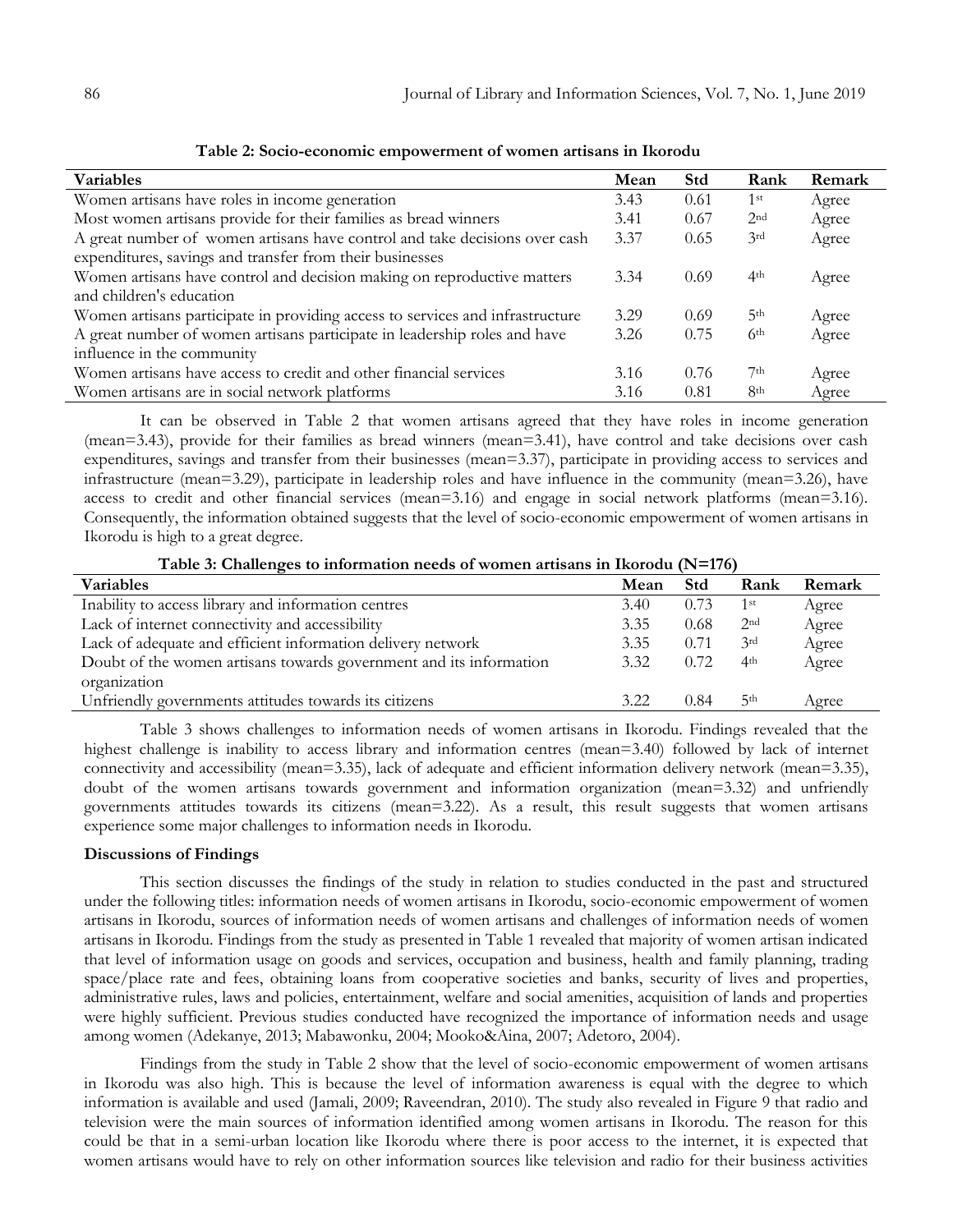and survival. These tools are effective and affordable in disseminating information with little or no cost to everyone in the community. Radio is also considered the most powerful mass media for broadcasting information most quickly which can reach larger number of people irrespective of their locations (Familusi and Owoeye, 2014).

A similar study conducted by Clopman et al (2003) has shown that the growth of rural radio stations reflected on the improvements of information and communication technology and the shifting of development paradigm towards a more participatory style of information and knowledge transfer.

Likewise, Stefanyshn and Kendell (2012) submitted that radio and television were among the early contributor to new form of mass media and has played critical roles in affecting world political views, and religion belief in contemporary world.

Finally, in the order of importance, challenges to information needs among women artisan in Ikorodu as presented in Table 3 include inability to access library and information centres, lack of internet connectivity and accessibility, lack of adequate and efficient information delivery network, doubt of the women artisan towards government and information organisation and unfriendly government attitudes toward citizens. This study confirms the report of Dibyendu et al (2017) who discovered that inadequate training and access to information, lack of awareness about government programmes and work-family interface were the major challenges experienced by women artisan in PanchlaZari. Equally, Ghouse (2012) highlighted marketing, financial, labour, and power supply as the problems evident among women artisans. The report of Aina (2004), Igwe and Onah (2013) have also shown the information challenges facing women artisans in rural areas as poor state of existing public library, absence of community libraries and information centers, inadequacy of human infrastructural and resources in existing libraries, poor state and absences of libraries, passive library and information practitioners.

#### **Conclusion**

The importance of information in improving the business practices, success and productivity of women artisans in the 21st century cannot be overstated and should be taken very seriously. The information age has brought about a paradigm shift to how business across the globe is done. It is based on this reason that the study examined the role of information needs in empowering the socio economic status of women artisans in Ikorodu area of Lagos State. The result from the study shows that women artisans in Ikorodu are satisfied with their present socio-economic state. This is based on the fact that majority of the participants indicated that their level of socio-economic empowerment was high to a greater degree. Similar result also shows in the area of information usage. The role of information usage in improving the socio-economic life of women artisans in Ikorodu was also substantiated in the study.

#### **Recommendations**

Government should provide library and information centres for people in Ikorodu this will help to improve the level of information accessibility and usage among women artisans in ikorodu. It was also recommended that telecommunications companies should come to the aid of women artisans in Ikorodu in order to improve the erratic internet connectivity and accessibility in the area. Furthermore, the level of socio economic empowerment and information usage among the women could be improved by providing information services such as, how to access loans from cooperative societies and banks, occupation and business, trading space rates and fees, health and family planning, entertainment, welfare and social amenities, security of lives and properties, acquisition of lands and properties. These services help to improve the women artisan socio economically.

### **References**

- Adekanye, E.A. (2013). Empowerment of textile market women in Southern Nigeria. Saarbrucken, Deutschland: Lap Lambert Academic Publishing, pp 1- 184
- Adeoti-Adekeye, W.B. (1997). The important of management information systems*", Library Review, Vol. 46(5), pp. 318-327*
- Adetoro, N. (2004). Toward building capacity for sustainable library and information services for visually challenged in Nigeria*". Journal of Association of Libraries for Visually Impaired, Vol. 3(1), pp. 54 -60*
- Afolabi, M.M, (2005). Women as pillars on National Economy in Nigeria: A study on economic activity of rural women in 6 Local Government Areas of Ondo State, Nigeria." A B. Sc. Project Submitted to the center for Gender and Social Policies Studies, ObafemiAwolowo University, Ile-Ife, Nigeria.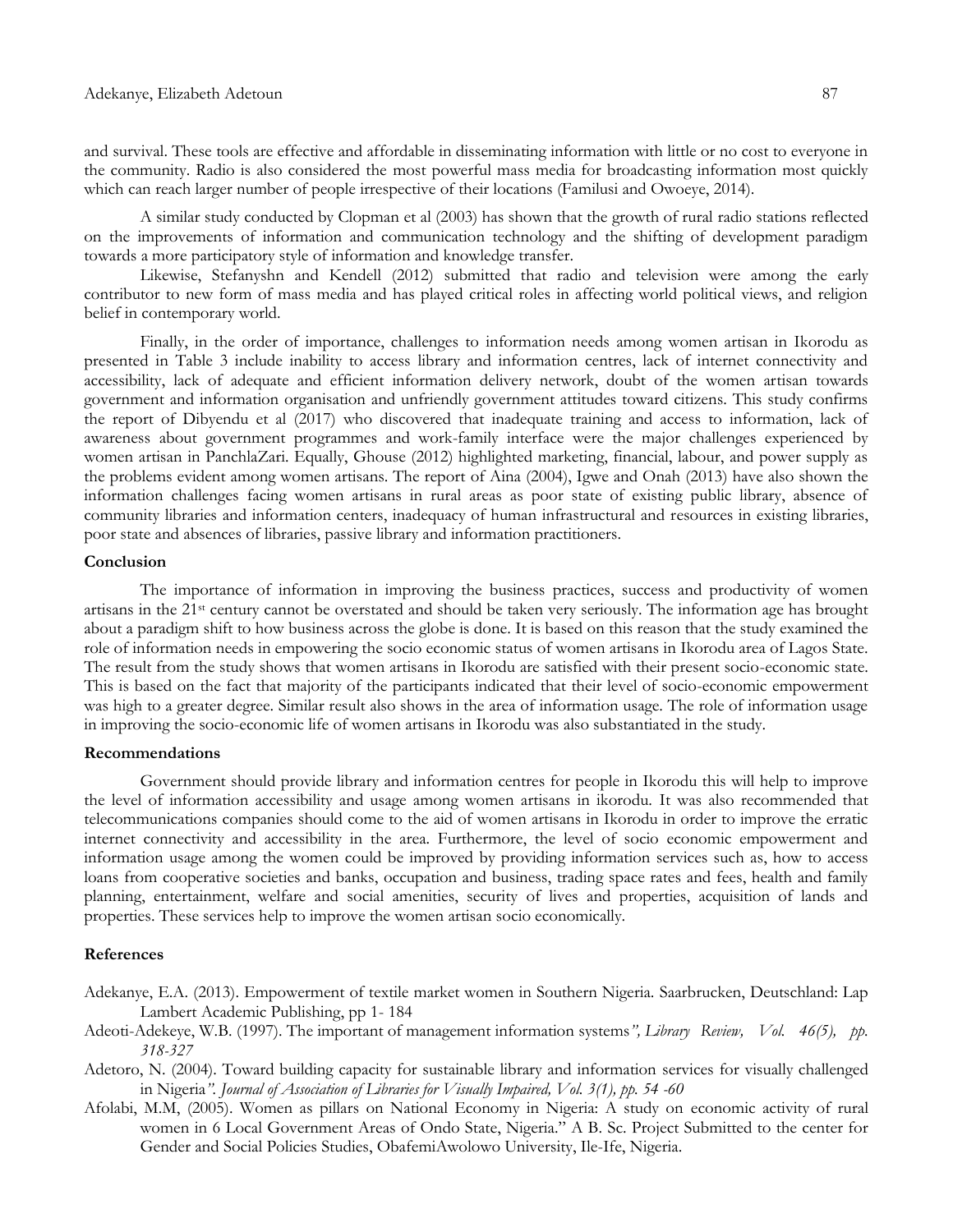- Afolabi, M.K. (2003). Information needs, information sources and information-seeking behaviour of commercial vehicle driver in Ondo state*." Gateway Library Journal, 6(2) pp. 90-95*
- Agboola, S.O. (2013). An assessment of information needs and characteristics of users of Oyo State Public Library, Nigeria."
- Aina, L.O. (2004). Library and information science text for Africa. Ibadan: Stirling-Horden
- Blomkvist, H. (2003). Social Capital, Political Participation, and the Quality of Democracy in India', Paper presented at the annual meeting of the American Political Science Association, Philadelphia Mariott Hotel, Philadelphia, PA. Retrieved 13 March, 2019 fro[mhttps://gsdrc.org/topic-guides/voice-empowerment-and](https://gsdrc.org/topic-guides/voice-empowerment-and-)accountability/supplements/social-and-economic-empowerment/
- Case, D.O. (2012).Looking for information: A survey of research on information seeking, needs and behaviour. Bingley, UK: Emerald Group Publishers,
- Chimah, J,N, and Udo, N, (2015). Information needs and behaviour in developing countries: A perspective of Ranganathan'spmest categorization." *Academic Journal, 7 (12), pp. 27 -32*
- Dibyendu, B.D, Sinjini, M.; Trsha, B, Pameli, D, Mundhra, N. and Aditya, N.D. (2017). Hindrances and challenges faced by women artisan in PanchlaZarkChuster*". Asian Journal of Management, 8 (2)*
- Ekesionye, E.N. and Okolo, A.N. (2012). Women empowerment and participation in economic activities: Indispensable tools for self- reliance and development of Nigerian Society". *Educational Research and Review*, 7(1), pp. 10 -18
- Fisher (2010). Information needs in Bates, M.J., Mack, M.N,(Eds) Encyclopaedia of Library and Information Science. Westport Libraries Unlimited pp, 337
- Familusi, E.B., and Owoeye, P.O. (2014).An assessment of the use of radio and other mass of information dissemination among the residents of Ado-Ekiti, Nigeria*". Library Philosophy and Practice (e-journal)*
- Flann, D.K. and Oldham, L. (2006). Women's economic activities in Jordan: Research findings on Women Participation in Micro Enterprise Agriculture, and the Formal Sector. A project report submitted to the Office of Women in Development, Bureau for Global Programmes, Field Support and Research, U.S Agency for International Development.
- Ghouse, S.M. (2012). Indian handcraft industry: problems and strategies". *International Journal of Management Research and Review, 2 (7), pp.1183*
- Goad, T.W. (2002).*Information Literacy and Workplace Performance*, Quorum Books, Westport, CT.
- Igwe, K.N. and Onah, F.A. (2013). Issues and concerns in service delivery system of libraries to users in globalization era. In Issa, A,O., Igwe, K.N. and Uzuegbu, C.P. Provision of library and information services to users in the era of globalization. Lagos: Waltodamy Visual Concept, pp-20 -41
- Jamali, D. (2009). Constraints and opportunities facing women entrepreneurship in developing countries: A relational perspective: Gendering management". *An International Journal, 24(5), pp. 232 -251*
- Klusek, L. and Bornstein, J. (2006). Information literacy skills for business careers: marching skills to the workplace. *Journal of Business and Financial Librarianship*.*11(4) pp. 3-21.*
- Kumar, K. (2008). Information organisation. New Delhi Vikas Publishers.:
- Laloo, B.Y. (2002). Information needs, information seeking behaviour and users. New Delhi: ESS Publishers
- Mabawonku, I. (2004). Information needs of artisans in Ibadan, Nigeria. *Lagos Journal of Library and Information Science, Vol. 2(2), pp. 61-76*
- Moko, N. and Aina, L.O. (2007). Information needs, information behaviour and information sources used by artisans in Botswana. Retrieved 7 October, 2018 from http://www.librijournal .org/ptf/2007
- Obidike, N.A. (2007). Information needs and information seeking behaviour of social worker lecturers and students. Unpublished MLS thesis, Department of Library and Information Science, UNN.
- Nwagwu, W. E, and Ajana, M. (2011). Women's health information need and information sources: A study of a rural oil palm business community in South West, Nigeria*. Annals of Library and Information Studies, 58, pp. 270- 281*
- Onayinka, T.S., and Alao, D. (2015).Socio-economic characteristic of mobile phone in Ogun State, Nigeria*". International Journal of International Relations, Media and Mass Communication Studies, I (1), pp. 28 - 33*
- Ukachi, B. (2007). Information needs, sources and information seeking behaviour of rural women in Badagry, Lagos, Nigeria*". Information Trends, 4 and 5*
- Ukachi, B. (2015). Exploration of information literacy skills status and impacts on the quality of life of artisans in Lagos, Nigeria"*. New Library World.,116 ( 9/10) pp. 578– 587*